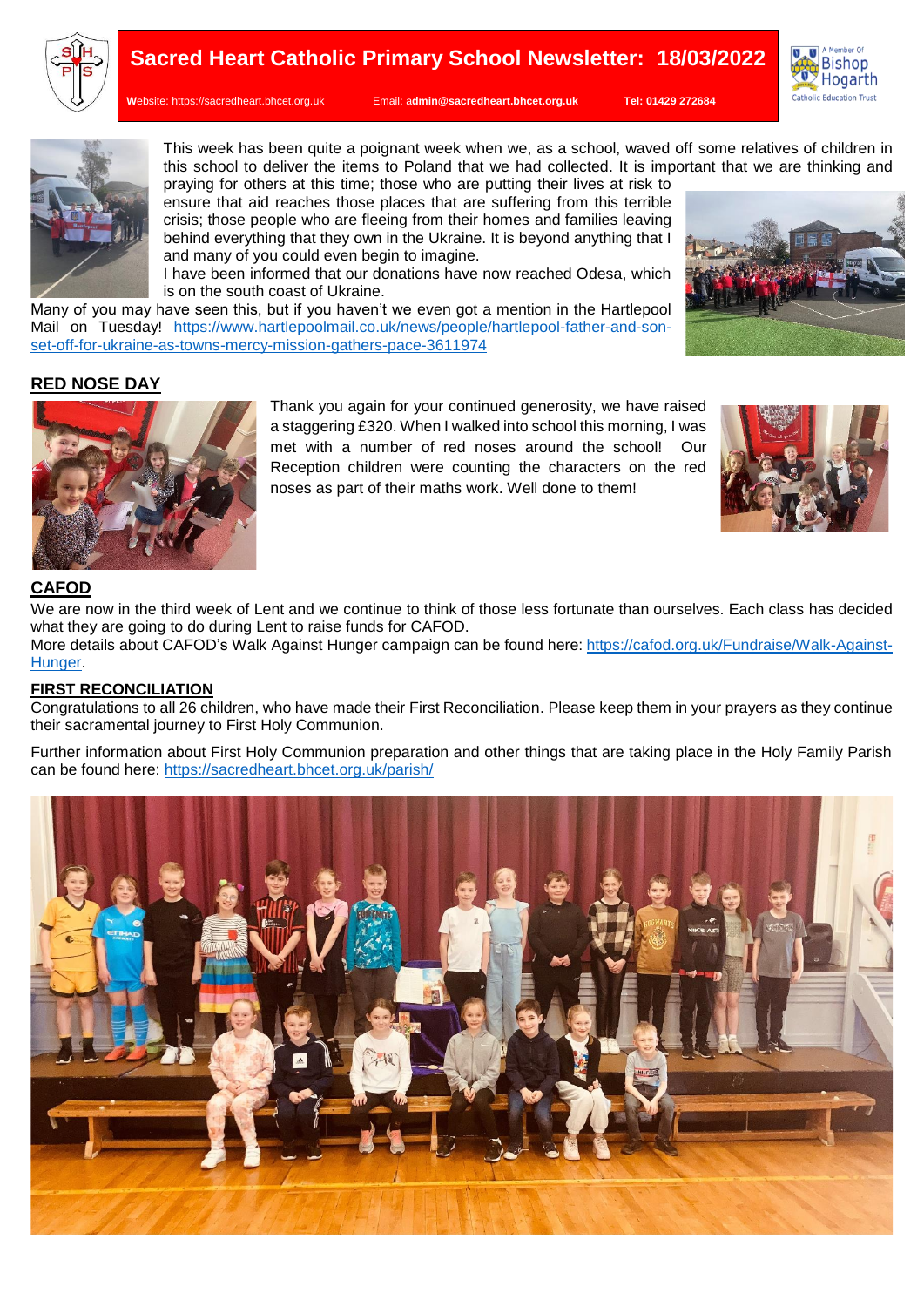

# **NURSERY**

Our afternoon Nursery, had a special visit from the police on Wednesday as part of their topic 'People who help us'. They had a great time dressing up, listening to how the police help us and then a little sit in a police car! Well done to our afternoon Nursery children!



### **PARENT CONSULTATION MEETINGS**

We will be holding our Spring term parent consultation meetings face to face this time.

Teachers will be in touch to organise convenient times. If you wish to have a telephone consultation or a Teams consultation please message the teacher directly via Dojo.

## **SPECIAL PERSON STALL**

Back by popular demand, our special person stall will be held, here in school, next Thursday. Children will have the opportunity to purchase something for a special person in their life for the bargain price of £1.50 – unfortunately even Sacred Heart have had to put their prices up! This will need to be paid for in cash and children will choose something from the stall during the course of the school day.



Well done to one of our pupils, who has been selected to play for both Cleveland Schools and Durham County Cricket Club at under 11s level. He has also recently been awarded the Harry Bamborough trophy for Most Promising Junior at Dawdon Cricket Club. Well done to Ronnie!

I'm going to make sure I get his autograph before he leaves Sacred Heart, or before his prices for his signature goes up!

#### **VIRTUE FRIDAY**

Well done to the children who were chosen for our Virtue Friday hot chocolate. This week we were looking at the Virtue honesty and these children had been chosen for demonstrating honesty in school, this week.



#### **ATTENDANCE**

Attendance has continued to improve and our attendance this week is 95.5%. Well done to Class 3 who has had the best attendance from all of the classes with 98.5% this week!

Despite life gradually getting back to normal, COVID is still with us and we have had 3 positive cases recorded in school this week. Please remain vigilant and follow the government guidelines around isolation. Further information can be found here: <https://www.nhs.uk/conditions/coronavirus-covid-19/self-isolation-and-treatment/when-to-self-isolate-and-what-to-do/>